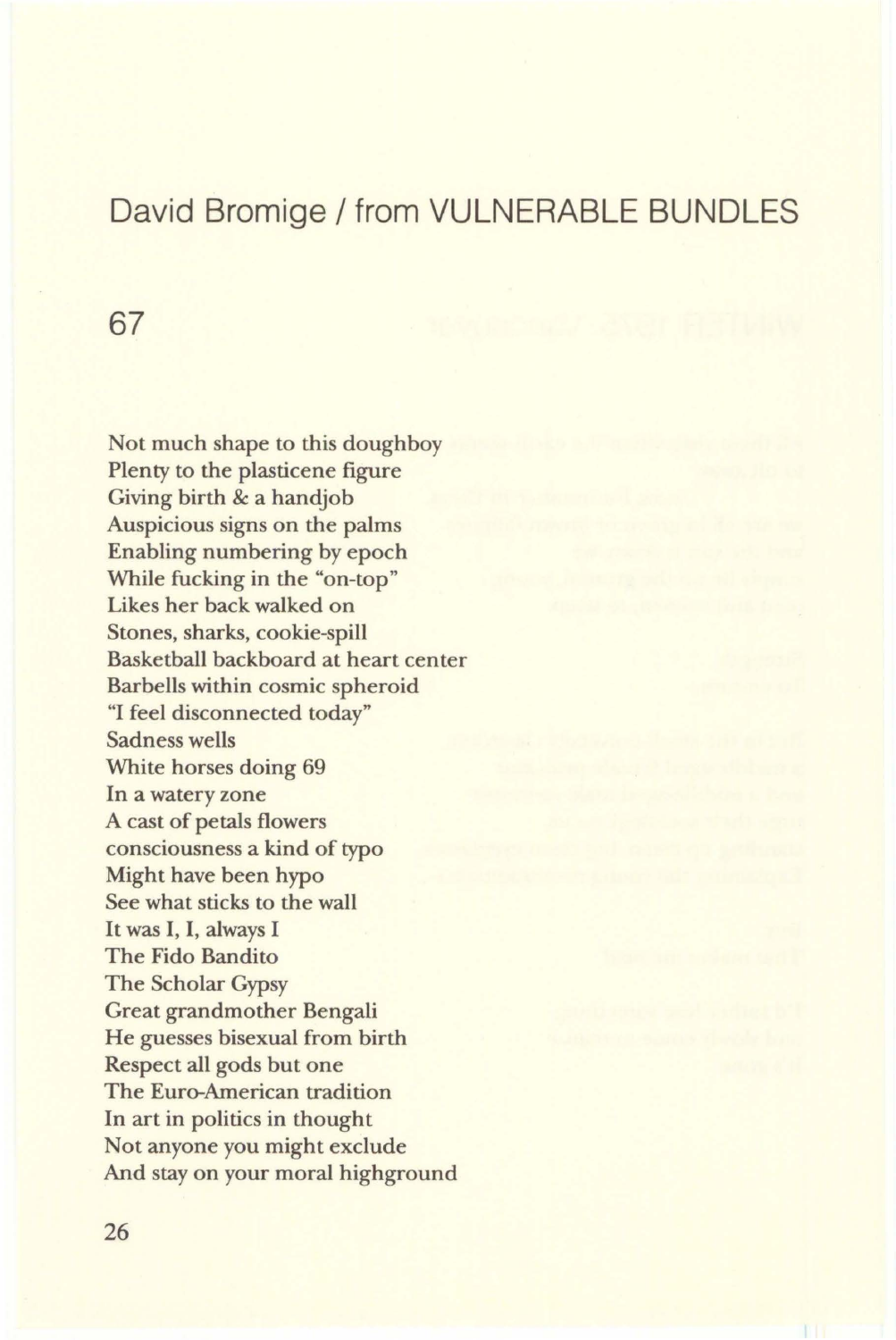## 69

We had expected this Being students of bathos First he murdered his mother Later he was rude to strangers Another pronoun had sex Harnessing comic energy When you open a book (Quand on...) you look To see the radiant line Rising up from groin to skull From skull to ceiling Of a person one may yet meet Were the world circle-like And we looking up or down The island continent's zones Energy fields & atmosphere A shimmering sun at center Stands in for a shimmering sign Xmas-tree with double-headed axe Figure who walked splat into wall Leaving a face-sized circle of red All the coins fit in one small chest If one side matched the other You would be hideous, handsome These arcs would lead back home And soon you too would be alone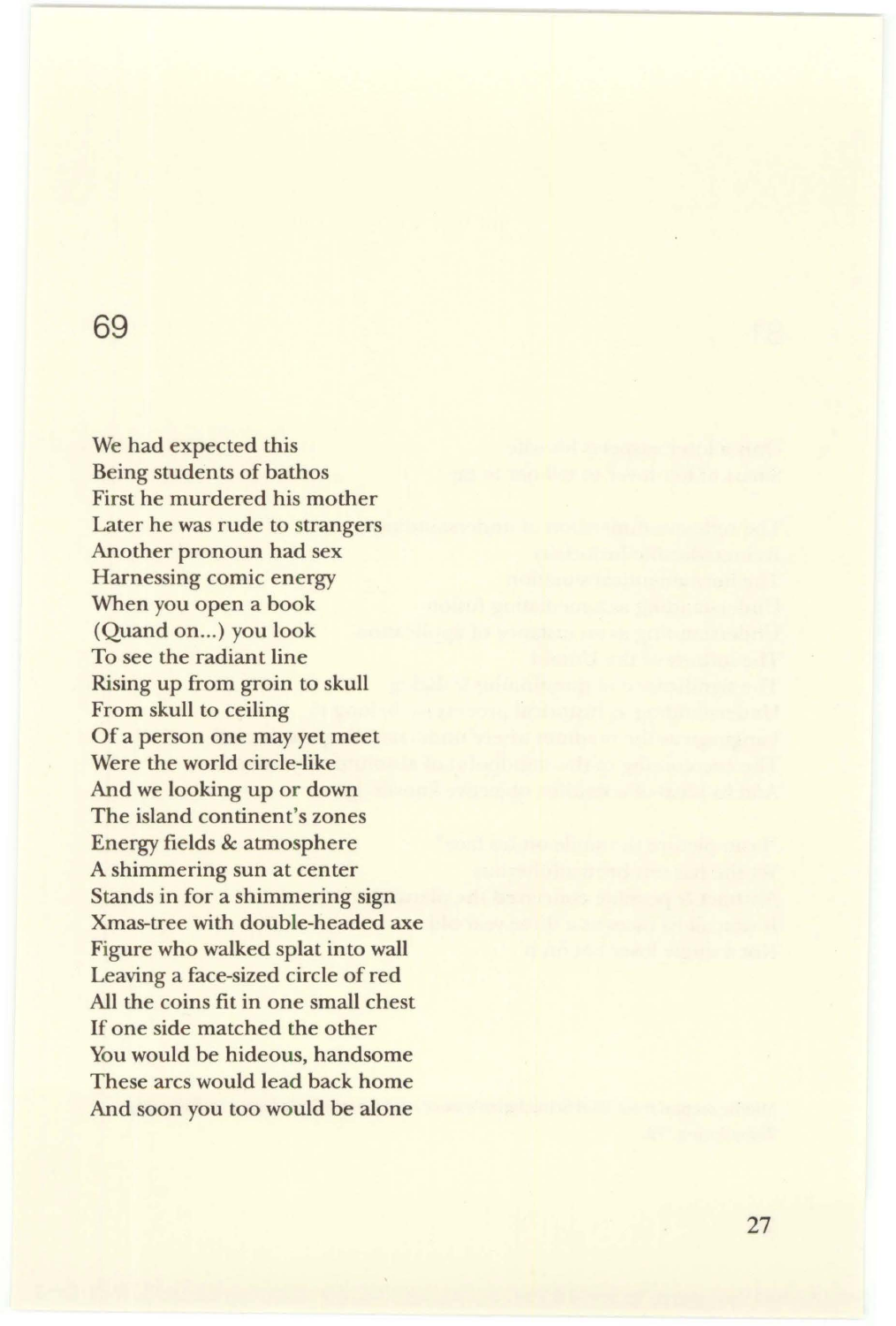## 81

Only a loser suspects his wife Smart of her lover to tell her to say

The reflexive dimension of understanding Its ineradicable historicity The hermeneutical situation Understanding as a mediating fusion Understanding as an instance of application The infinity of the Unsaid The significance of questioning & dialog Understanding as historical process we belong to Language as the medium where understanding is achieved The overcoming of the standpoint of absolute subjectivity And its ideal of scientific, objective knowledge

"I can picture the smile on his face" Yet she has not been adulterous Abstract & possible conceived the plausible It won all its races as a three-year-old Not a single loser bet on it

Middle section from Paul Schuchman's work on Aristotle & Gadamer in *Philosophy Today* Spring '79.